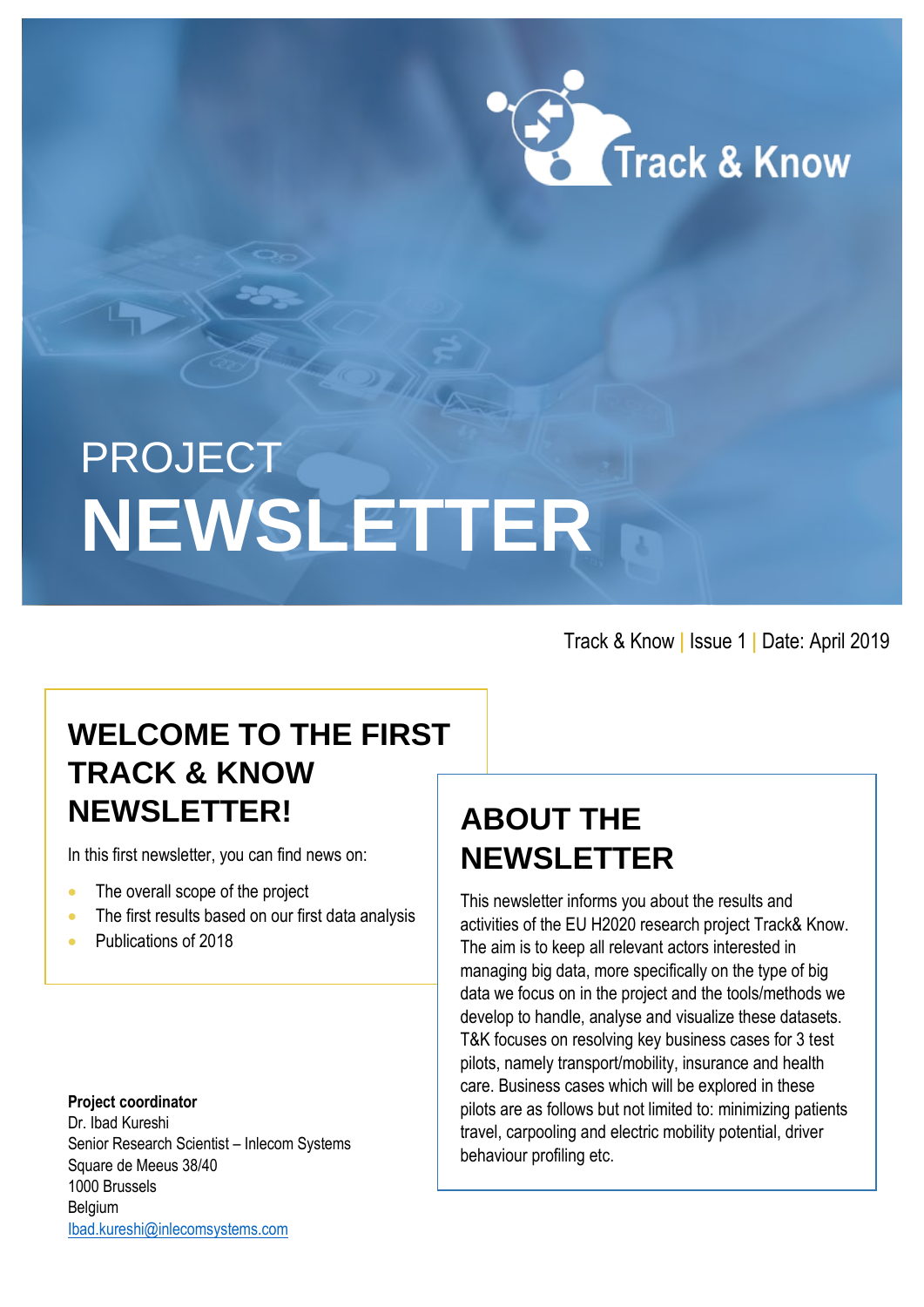## **THE OVERALL SCOPE OF THE PROJECT**

Track & Know researches, develops and exploits **a new software framework that aims to increase the efficiency of Big Data applications** in the transport/mobility, motor insurance and health sectors. A **variety of toolboxes** (that contain specific methods / functions / algorithms for various types of data aggregation, manipulation and further analysis) are developed within the project, and integrated in a software platform.

#### A **Big Data Processing (BDP) toolbox**

is developed to implement data acquisition technology that captures data from heterogeneous data sources. Current available solutions can handle spatial and temporal data separately and therefore fail to exploit spatiotemporal correlations present in mobility data. The BDP toolbox extends the current solutions and delivers a tool for efficient access, indexing, partitioning and load balancing for Big spatiotemporal data.

A **Complex Event Recognition (CER) toolbox** detects complex event occurrences by analysing patterns in simple events. To do that, it uses contextual information and results from the BDA toolbox. For example: the toolbox may infer a complex event (such as dangerous driving or non-economical driving) by analysing patterns based on vehicle speed, direction, driver events, fuel consumption and other contextual information such as weather etc. The CER toolbox will advance the state-ofthe-art by developing online learning techniques for complex events in big mobility data.

To put theory into practice, **we integrate the toolboxes in a platform and test them in pilot cases** that serve as a test-bench for the stakeholders to evaluate developments using realistic data. **We organise pilot cases in three domains**: transport/mobility, insurance and health care. **A variety of business questions will be answered in each pilot** using the developed toolboxes. For example: detecting errors in the trajectory data and their corrections, travel route features and predictions, driving behaviour categorisation and risk scoring, location of mobile health units so as to minimize travel distance for patients, potential for carpooling and electric mobility etc. For more information, please visit the project website: [www.trackandknowproject.eu.](http://www.trackandknowproject.eu/)



The **Big Data Analytics (BDA) toolbox** is developed to analyse heterogeneous data and to draw conclusions about the spatiotemporal distribution of mobility patterns. Current available analytical models fail to scale for big datasets and/or online streaming data. The BDA toolbox delivers scalable data mining techniques (such as clustering, sequence mining, hot-spot analysis) for voluminous offline and online trajectory data.

## A **Visual Analytics (VA) toolbox**

develops interactive and scalable methodologies to visualize data at all steps of analysis. Current approaches supports visualization for only a few analysis steps and therefore, does not provide explicit understanding. The VA toolbox can efficiently handle both historical and streaming spatiotemporal data originating from different sources, with varying levels of resolution and quality.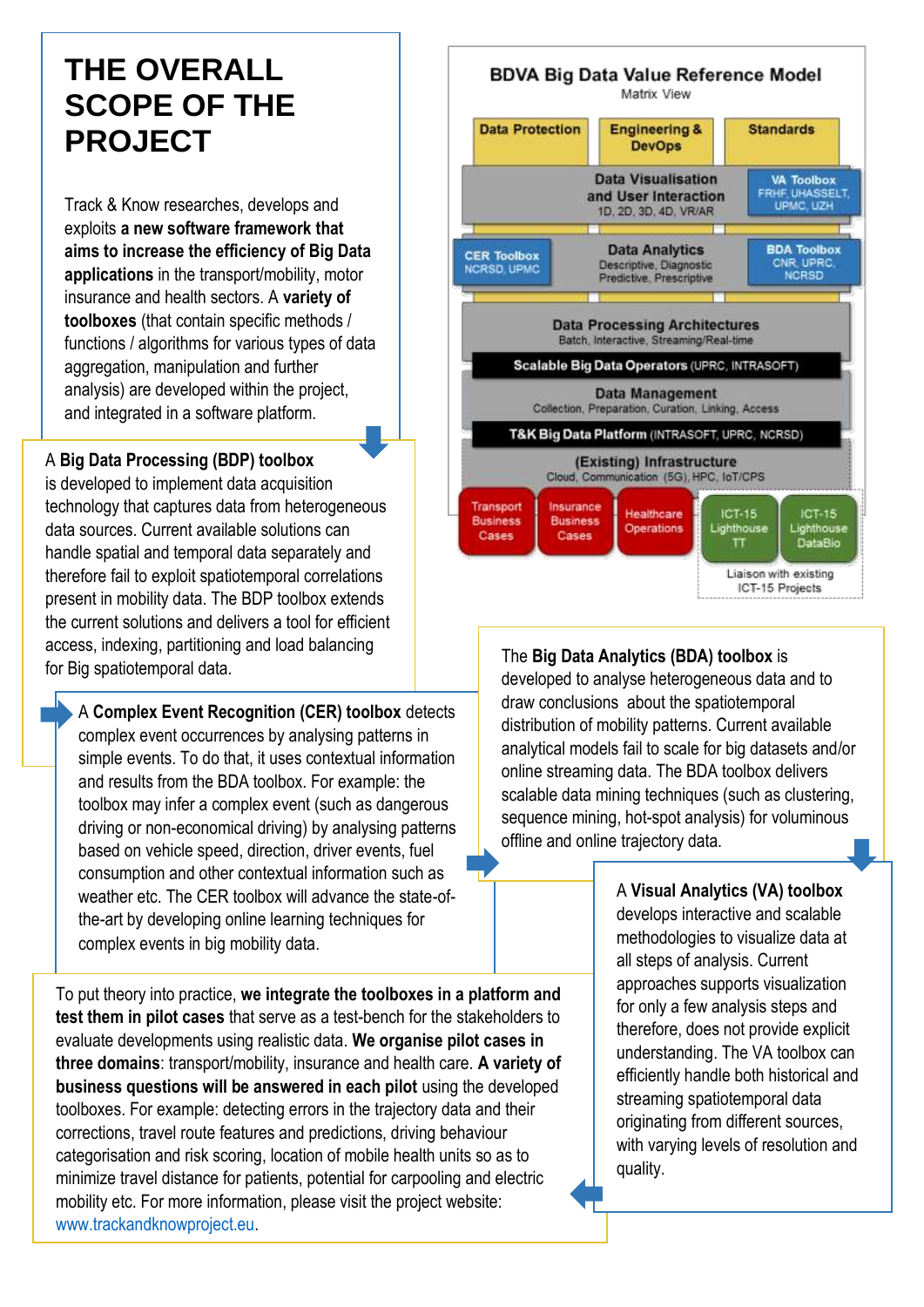## **SOME PRELIMINARY RESULTS**

## **Geographical Distribution of patients who may be suffering from Obstructive Sleep Apnoea (OSA)<sup>1</sup>**

*Patients from Royal Papworth Hospital (RPH), Cambridge, England and Outreach Clinics (outreach exchange facility) in the surrounding region.* 

The figure (Source: Inlecom Systems BVBA, Belgium) **shows the results of the first retrospective analysis of the geographical distribution of patients requiring OSA testing**, monitored from 2013-2018. Patients, monitored by RPH are visualised with a green triangle. Patients, monitored by an outreach exchange facility are visualized with black and blue stars.



*Figure 1: All patients in catchment 2013-2018*

This image has allowed us to **visualise the distribution of OSA patient clusters and how these clusters relate to exchange facility locations**. You can see that many outreach facility centres are ideally placed, hitting the areas with lots of patients. But additionally you can also see the service is far from optimal and that many patients have to travel vast distances to get access.

The next analysis will look at what is the best way of re-distributing the exchange facilities to reduce overall travel distance, and adding another layer to the map showing the spatial variation of demographic risk factors that would make someone likely to need to undergo a diagnostic test for OSA. In other words to **find out if there are geographical areas that are in need of tests, but not currently getting access to them**. Although these results are very early and there is a lot more we still hope to achieve in the Track and Know project, the **approach being used is generating a significant degree of interest**. The type of research is fresh and novel within the area of OSA and possibly underutilised in the field of medicine as a whole.

At present these preliminary results are being used by RPH consultants to justify the importance of maintaining outreach services. In particular the hospital is having to defend the need for an outreach in Harlow (Lowest blue star), and to get General Practitioners (GP's) in Peterborough (2 black starts top left) to improve their level service. **The fact that research results are being used, already at such an early stage highlights how well this type of analysis is being received**, and offers a good deal of promise that our next steps will lead to something highly beneficial.

<sup>1</sup> Obstructive sleep apnoea (OSA) is the most common type of sleep apnoea and is caused by complete or partial obstructions of the upper airway. The patients involved in the study are not diagnosed with OSA yet, but there is a strong suspicion that these patients may suffer from OSA. For that reason these patients have to use an expensive device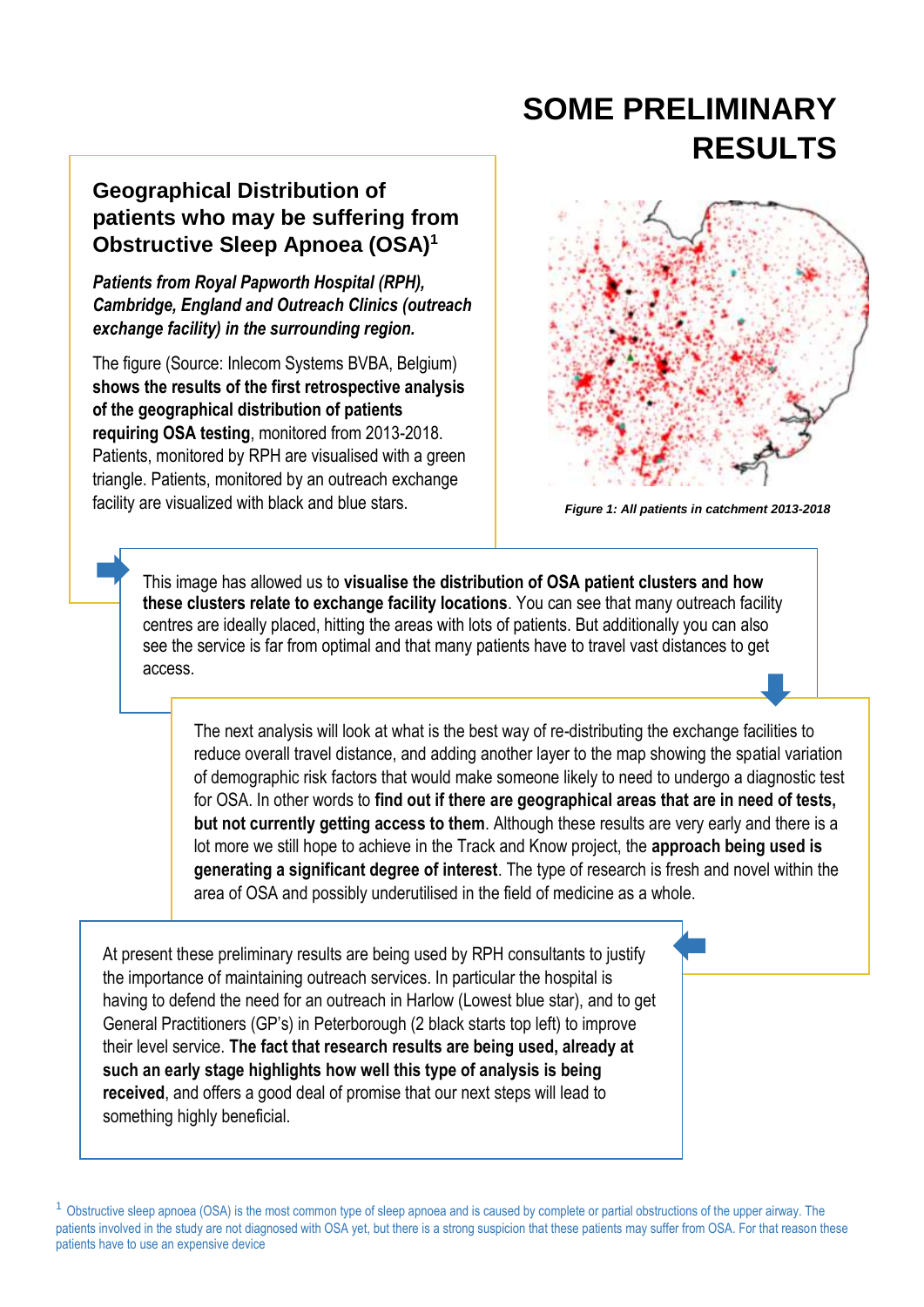### **Distribution of car type usage**

#### *Initial Analysis of dataset obtained from Sistematica, ICT innovators (SIS), Italy for London region*

The analysis provides an idea about which type of car appears on which type of road. This makes it possible **to depict their geographical markets and to see where a particular brand has a higher accident risk** based on the geographical distribution. Coupled with other contextual information, the analysis can help to **answer questions relevant to the insurance pilot**.

About **two weeks of data** were gathered in the UK (greater London area) regarding the distribution of car brands. **15 top brands** that have at least 80 cars during the considered period were selected. We applied our trajectory summarization procedure for **tessellating the area into about 3,500 polygons of similar sizes** (from our visual analytics toolbox). Next, we **aggregated the trajectories** by these polygons separately for the 15 brands. As a processing result, we have **clustered the polygons** according to the similarity of these "car population structures" and got a nice map. Polygon colours reflect the similarity of the car population profiles. Colour meaning is explained in the bar chart at the top.



The map gives a nice overview of the **structure of the road network and land use in the area**. Main motorways are dominated by VAUXHALL, FORD and VOLKSWAGEN. Central London and Brighton are characterized by a mix of everything, with some prevalence of VAUXHALLs and FORDs. You can find nice FIAT, FORD, SEAT, PEUGEOT and VOLKSWAGEN "villages".

Follow the Track & Know project on **Twitter**, **LinkedIn** and periodically visit our **website** for more interesting analyses and visualizations of the dataset used in the project.